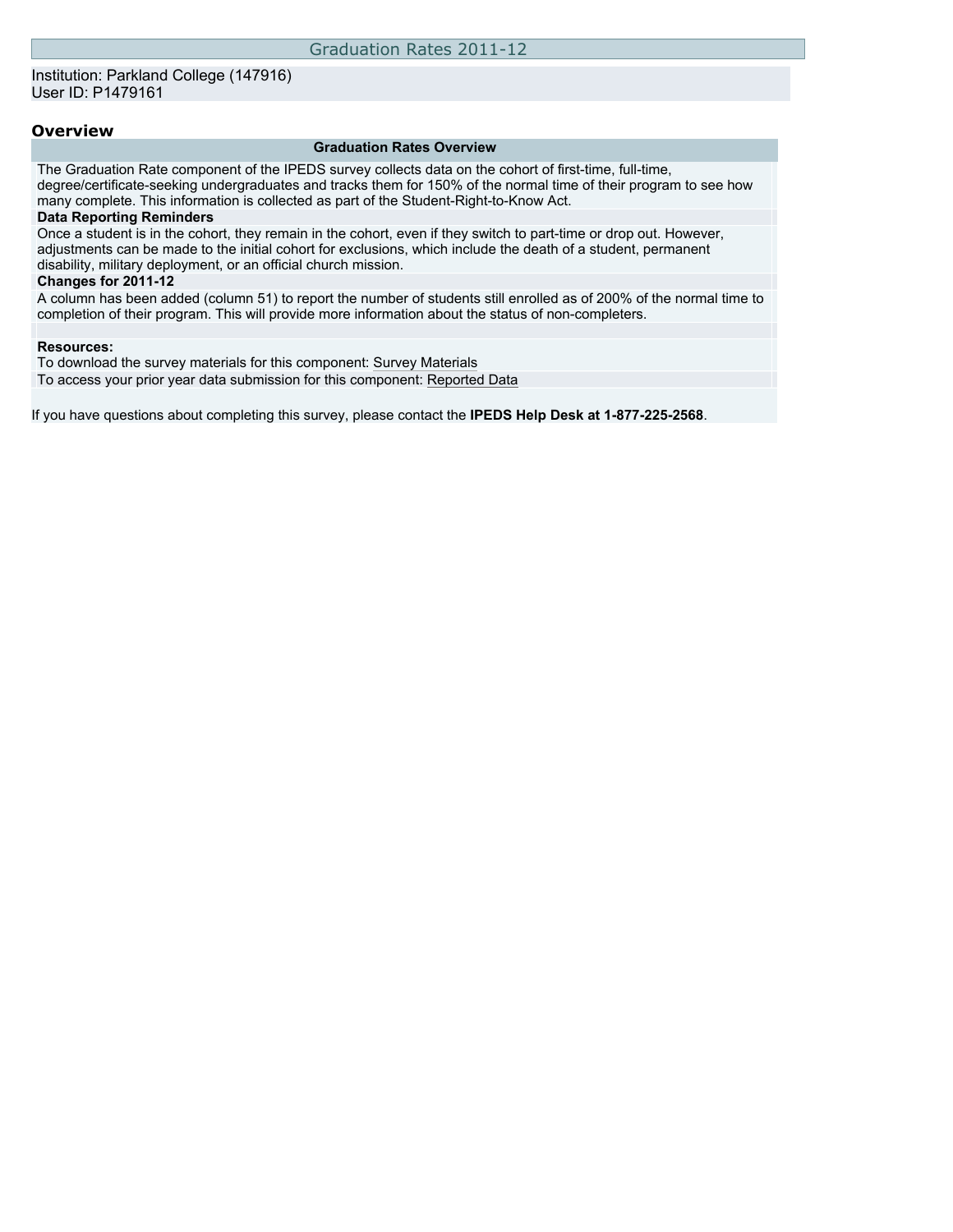## **Screening questions**

**Does your institution post the Student-Right-to-Know student athlete graduation rates on a website?**

| No.                          |                    |
|------------------------------|--------------------|
| Yes. Please provide the URL. | http:// $\sqrt{ }$ |

**Based on your institution's response to the predominant calendar system question (B3) on the Institutional Characteristics Header survey from the IPEDS Fall 2011 Data Collection, your institution must report graduation**

|  | rates data using a |  |
|--|--------------------|--|
|  |                    |  |

 $\overline{C}$ 

**Fall Cohort**

*A fall cohort is used by institutions with standard academic terms (semester, trimester, quarter, 4-1-4). A fullyear cohort is used by institutions offering primarily occupational/vocational programs and operating on a continuous basis.*

 $\bigoplus$  **You may use the space below to provide context for the data you've reported above. These context notes** 

**will be posted on the College Navigator website, and should be written to be understood by students and parents.**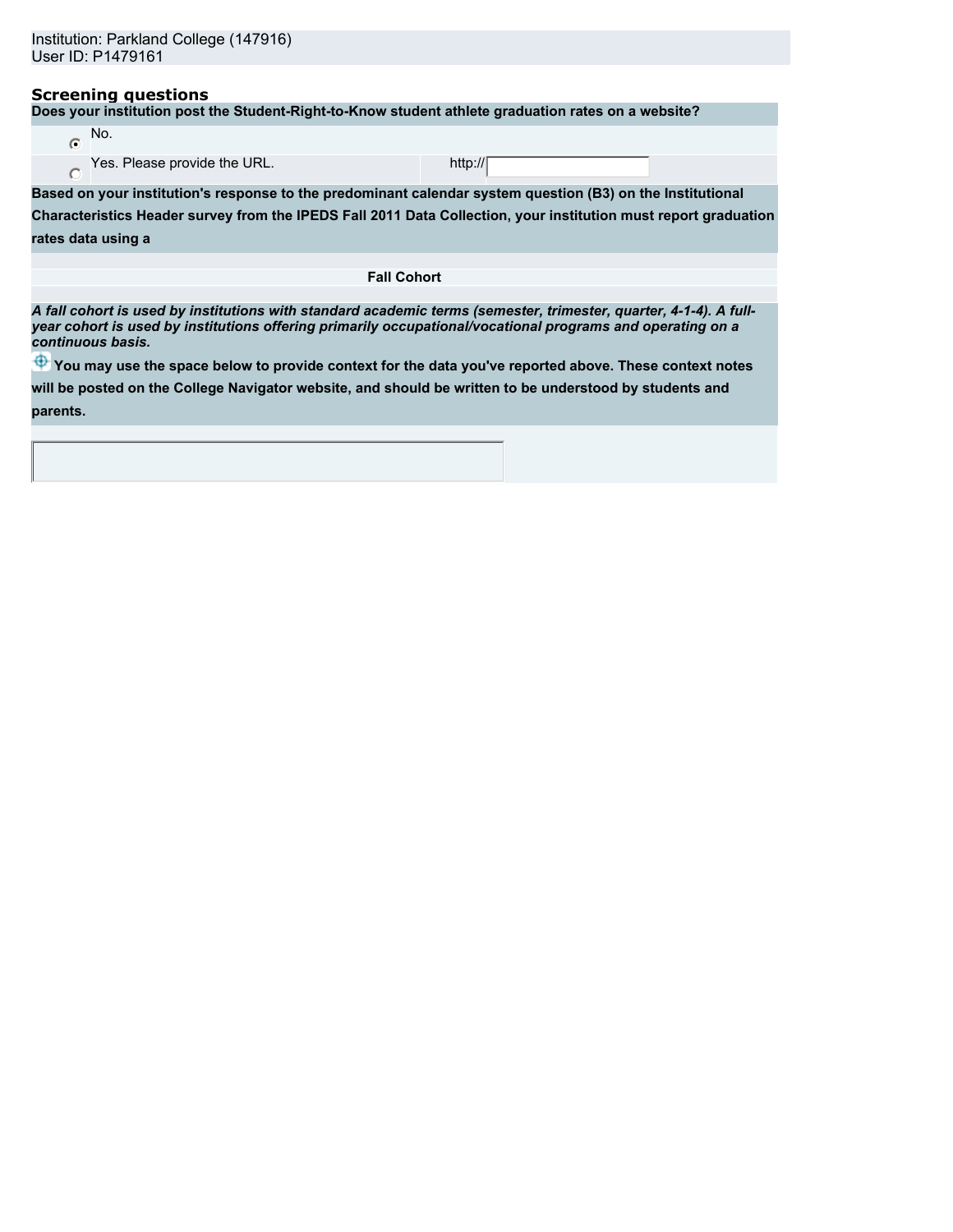# **Section III - Graduation Rate - Establishing cohort**

## **Cohort of Full-time, first-time degree/certificate-seeking students**

NOTE: Reporting using the new race categories is now mandatory. On this screen you will need to reclassify your 2008 cohort to the new race/ethnicity categories. For information and assistance with this, please visit [AIR's Race/Ethnicity](http://www.airweb.org/page.asp?page=1502) [FAQ](http://www.airweb.org/page.asp?page=1502) page.

| Screen 1 of 4                                                                                                                                                                                           |                | Cohort year 2008 |
|---------------------------------------------------------------------------------------------------------------------------------------------------------------------------------------------------------|----------------|------------------|
|                                                                                                                                                                                                         | Initial cohort | Revised cohort   |
| Men                                                                                                                                                                                                     |                |                  |
| <b>NEW categories:</b>                                                                                                                                                                                  |                |                  |
| Notes for NEW categories:<br>. Report Hispanic/Latino individuals of any race as Hispanic/Latino<br>. Report race for non-Hispanic/Latino individuals only                                              |                |                  |
| Hispanic/Latino                                                                                                                                                                                         |                | 20               |
| American Indian or Alaska Native                                                                                                                                                                        |                | 3                |
| Asian                                                                                                                                                                                                   |                | 18               |
| <b>Black or African American</b>                                                                                                                                                                        |                | 41               |
| Native Hawaiian or Other Pacific Islander                                                                                                                                                               |                | 0                |
| White                                                                                                                                                                                                   |                | 393              |
| Two or more races                                                                                                                                                                                       |                | 0                |
| <b>OLD categories:</b>                                                                                                                                                                                  |                |                  |
| Black, non-Hispanic                                                                                                                                                                                     | 41             |                  |
| American Indian/Alaska Native                                                                                                                                                                           | 3              |                  |
| Asian/Pacific Islander                                                                                                                                                                                  | 18             |                  |
| Hispanic                                                                                                                                                                                                | 20             |                  |
| White, non-Hispanic                                                                                                                                                                                     | 396            |                  |
| <b>Categories used in BOTH New and Old:</b>                                                                                                                                                             |                |                  |
| Nonresident alien                                                                                                                                                                                       | 24             | 22               |
| Race and ethnicity unknown                                                                                                                                                                              | $\mathbf 0$    | 0                |
| <b>Total men</b>                                                                                                                                                                                        | 502            | 497              |
| Women                                                                                                                                                                                                   |                |                  |
| <b>NEW categories:</b><br>Notes for NEW categories:<br>. Report Hispanic/Latino individuals of any race as Hispanic/Latino<br>. Report race for non-Hispanic/Latino individuals only<br>Hispanic/Latino |                |                  |
|                                                                                                                                                                                                         |                | 12               |
| American Indian or Alaska Native                                                                                                                                                                        |                | 0                |
| <b>Asian</b>                                                                                                                                                                                            |                | 8                |
| <b>Black or African American</b>                                                                                                                                                                        |                | 49               |
| Native Hawaiian or Other Pacific Islander                                                                                                                                                               |                | 0                |
| White                                                                                                                                                                                                   |                | 255              |
| Two or more races                                                                                                                                                                                       |                | 0                |
| <b>OLD categories:</b>                                                                                                                                                                                  |                |                  |
| Black, non-Hispanic                                                                                                                                                                                     | 49             |                  |
| American Indian/Alaska Native                                                                                                                                                                           | $\mathbf 0$    |                  |
| Asian/Pacific Islander                                                                                                                                                                                  | 8              |                  |
| Hispanic                                                                                                                                                                                                | 12             |                  |
| White, non-Hispanic                                                                                                                                                                                     | 255            |                  |
| <b>Categories used in BOTH New and Old:</b>                                                                                                                                                             |                |                  |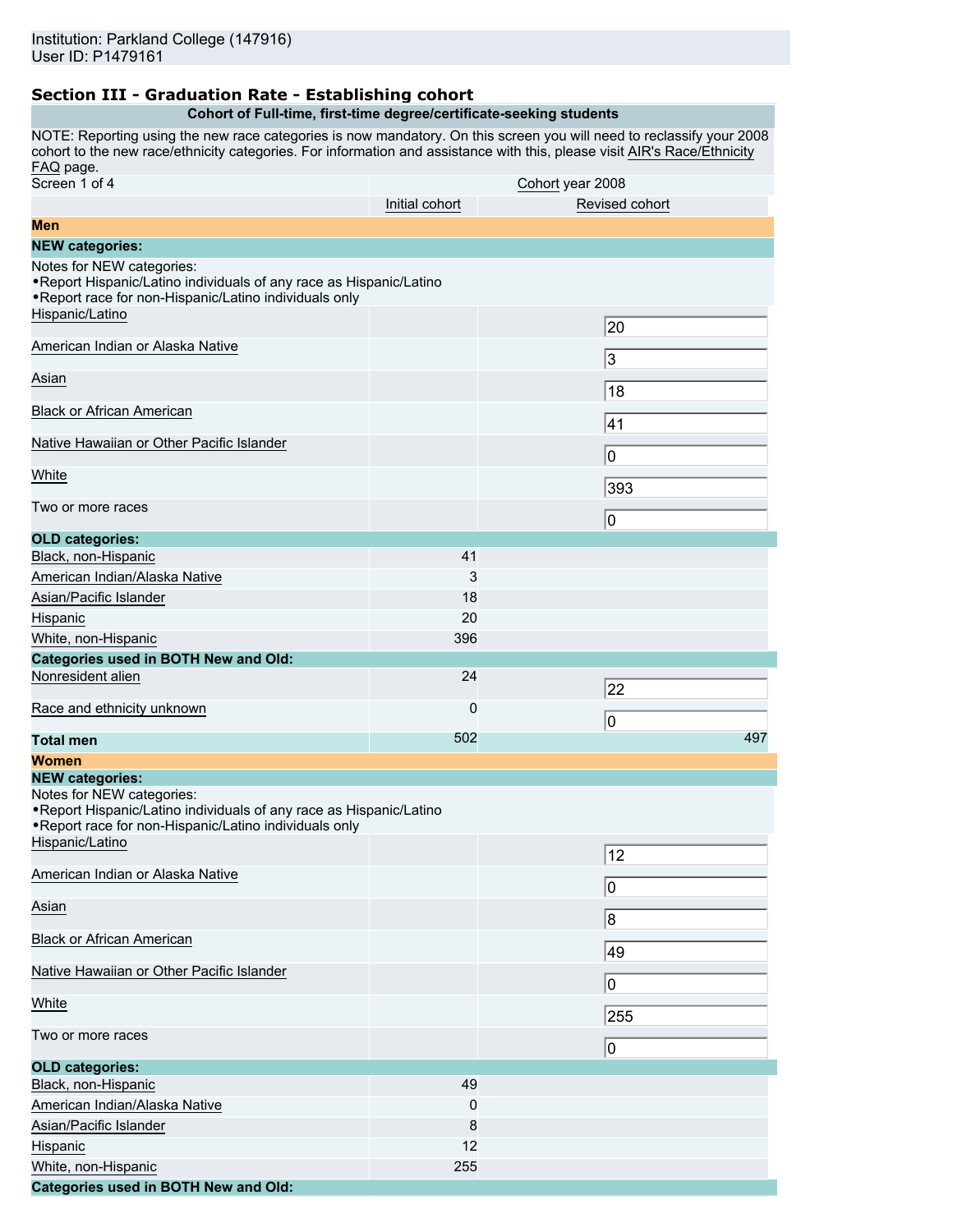| Nonresident alien          | 12  |     |
|----------------------------|-----|-----|
| Race and ethnicity unknown |     |     |
| <b>Total women</b>         | 336 | 334 |
| Total men + women          | 838 | 831 |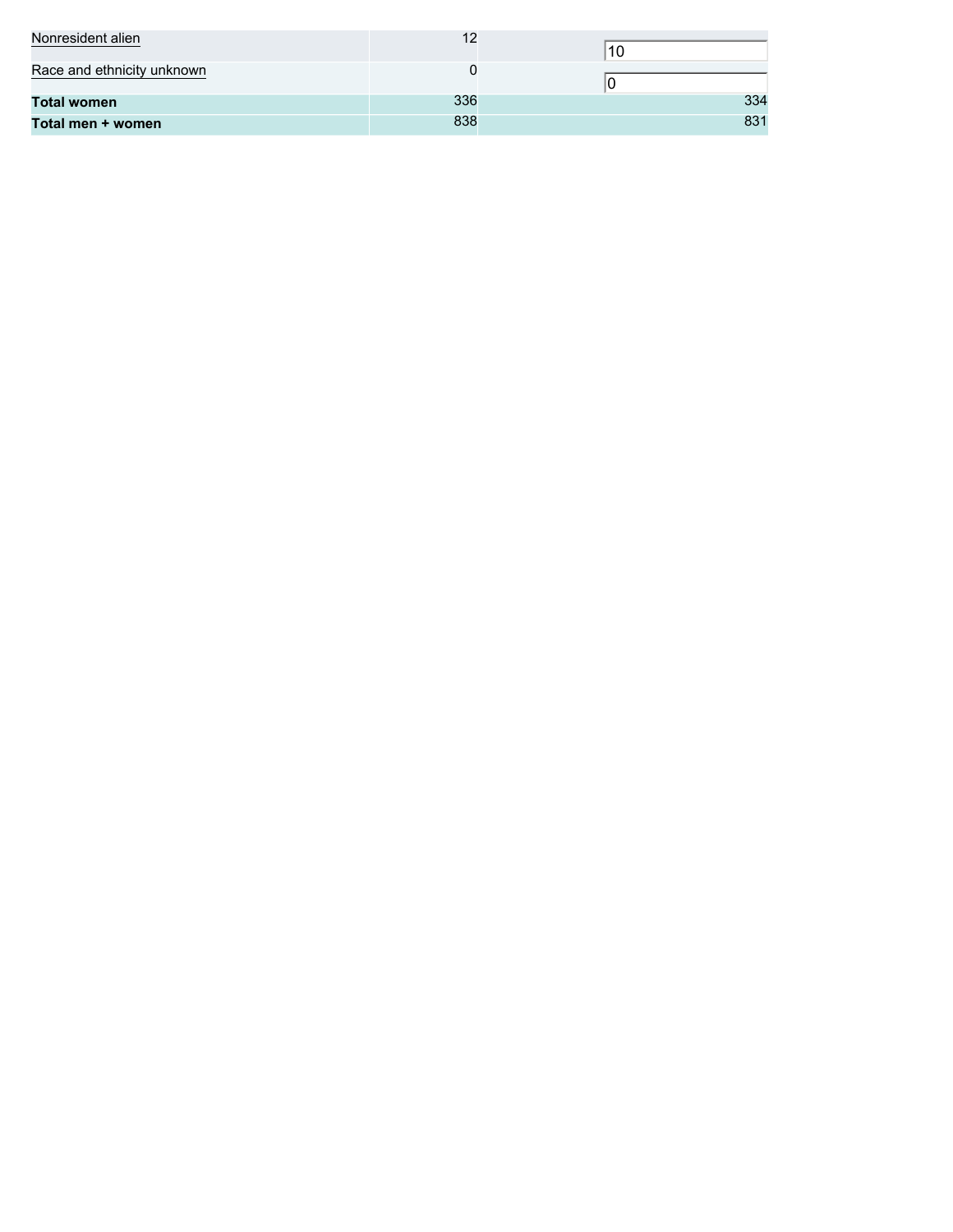# **Section III - Graduation Rate - Completers within 150%**

#### **Cohort of Full-time, first-time degree/certificate-seeking students** •**Report Hispanic/Latino individuals of any race as Hispanic/Latino** •**Report race for non-Hispanic/Latino individuals only** Screen 2 of 4 Cohort year 2008 Cohort Cohort students who completed their program within Total completers 150% of normal time to completion Completers of programs of Completers of programs of <2-yrs 2<4-yrs within 150% (10) (11) (12) (29) **Men** Nonresident alien  $22\overline{3}$   $\overline{0}$   $\overline{0}$   $3$ Hispanic/Latino 20 1 20 1 4 5 American Indian or Alaska Native 3 0 Asian 18 3 Black or African American 1991 1991 1991 1991 1991 1991 1992 1993 1994 1994 1995 1996 1997 1998 1999 1999 199<br>  $\boxed{2}$ Native Hawaiian or Other Pacific Islander  $\overline{0}$   $\overline{0}$   $\overline{0}$   $\overline{0}$   $\overline{0}$   $\overline{0}$   $\overline{0}$   $\overline{0}$   $\overline{0}$   $\overline{0}$   $\overline{0}$   $\overline{0}$   $\overline{0}$   $\overline{0}$   $\overline{0}$   $\overline{0}$   $\overline{0}$   $\overline{0}$   $\overline{0}$   $\overline{0}$   $\overline{0}$   $\overline{0}$   $\overline{0}$   $\overline{0}$   $\overline{$ ل المستقدم المستقدم المستقدم المستقدم المستقدم المستقدم المستقدم المستقدم المستقدم المستقدم المستقدم المستقدم ا Two or more races  $0\overline{0}$  0 Race and ethnicity unknown  $\begin{array}{|c|c|c|c|c|}\n\hline\n0 & 0 & 0 \\
\hline\n0 & 0 & 0\n\end{array}$ **Total men** 497 13 76 89 **Women** Nonresident alien 10 <sub>3</sub> and 10 4<sup>4</sup>  $\frac{\text{Hispanic/Latino}}{0}$  12  $\frac{1}{2}$  2 American Indian or Alaska Native 0 0 4 المسلم المسلم المسلم المسلم المسلم المسلم المسلم المسلم المسلم المسلم المسلم المسلم المسلم المسلم المسلم الم<br>المسلم المسلم المسلم المسلم المسلم المسلم المسلم المسلم المسلم المسلم المسلم المسلم المسلم المسلم المسلم المسل Black or African American 49 1 1 3 5 Native Hawaiian or Other Pacific Islander<br>White 0 <u>and 10</u> and 10 and 10 and 10 and 10 and 10 and 10 and 10 and 10 and 10 and 10 and 10 and 10 and 10 and 10 and 10 and 10 and 10 and 10 and 10 and 10 and 10 and 10 and 10 and 10 and 10 and 10 and 10 and 10 and 10 and 10 a White 255 62 Two or more races  $0\overline{0}$  0 Race and ethnicity unknown  $\begin{array}{|c|c|c|c|}\n\hline\n0 & 0 & 0 \\
\hline\n0 & 0 & 0\n\end{array}$ **Total women** 334 8 66 74 **Total men + women** 831 21 142 163 3 0 1 4 0 0 0 0 3 1  $\vert$  2 0 0 8 **67** 0 0 0 0 0 0  $3 \qquad \qquad$  1 0 2 0 0 0 | | | 1 1 4 0 0 4 58 0 0 0 0 0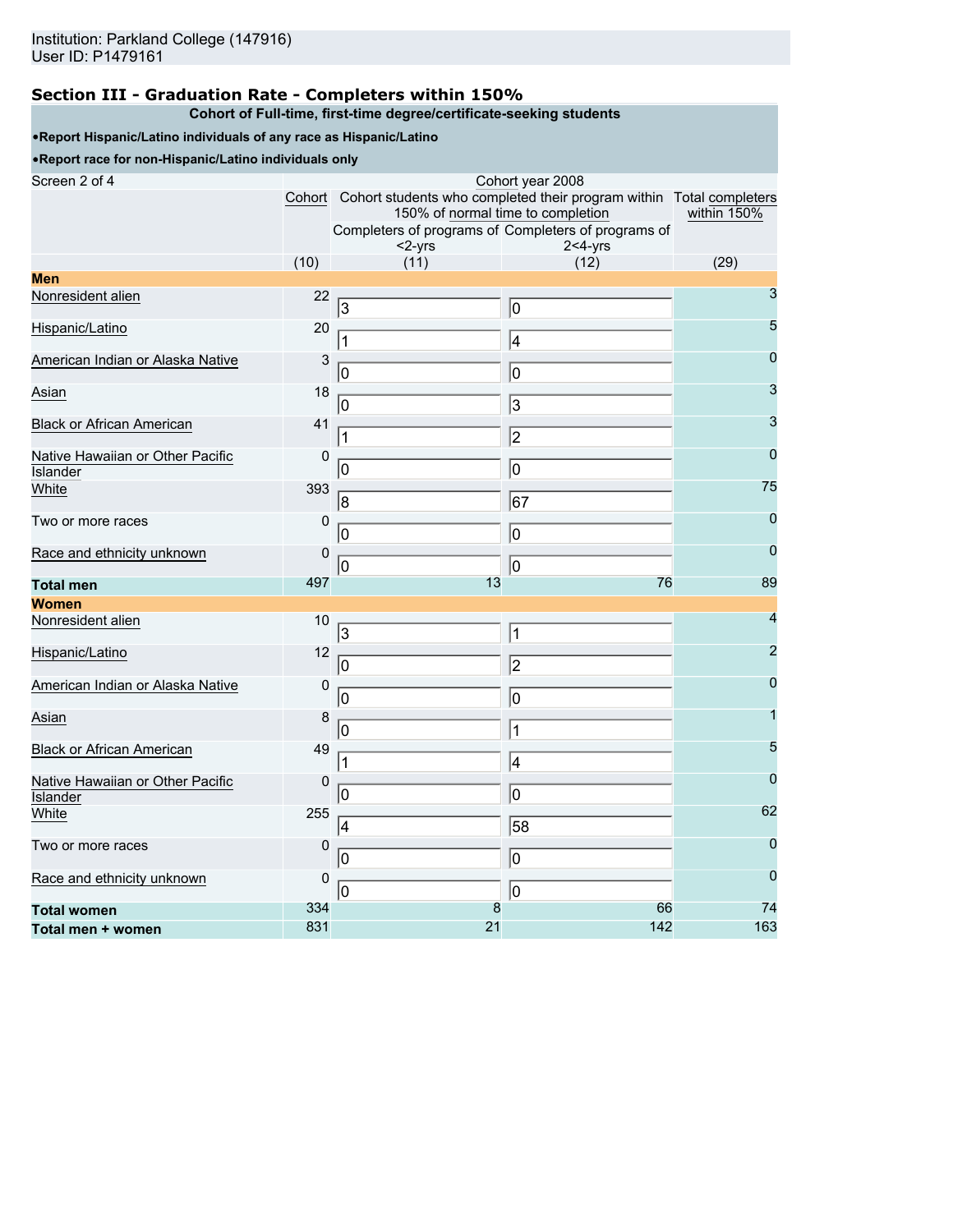# **Section III - Graduation Rate - Transfers/exclusions**

•In the columns below, report the status of the Full-time, First-time degree/certificate-seeking students reported in the subcohort in Col 10, who did not complete a program as of August 31, 2011.

•Report transfers-out who did not complete a program in Col 30. If the mission of your institution includes providing substantial preparation for students to enroll in another eligible institution WITHOUT having completed their programs, you should report transfer-out data in column 30. A school is required to report only on those students that the school knows have transferred to another school. A school must document that the student actually transferred. If it is not part of your mission, you may report transfer-out data if you wish.

•Report exclusions from the cohort in Col 45. The ONLY allowable categories for this column are:

students who died or became permanently disabled

students who left school to serve in the armed forces (or have been called up to active duty)

students who left school to serve with a foreign aid service of the Federal Government

students who left school to serve on an official church mission

•Col 52 - No longer enrolled - will be calculated for you. This includes students who have dropped out as well as students who completed in greater than 150% of normal time.

•If you do not have any values to enter in either columns 30, 45, or 51, you must enter at least one zero in a field on this screen

## **Cohort of full-time, first-time degree/certificate-seeking students**

#### •**Report Hispanic/Latino individuals of any race as Hispanic/Latino**

•**Report race for non-Hispanic/Latino individuals only**

| Screen 3 of 4                                                    | Cohort year 2008 |                                       |                             |                         |                |                                 |  |
|------------------------------------------------------------------|------------------|---------------------------------------|-----------------------------|-------------------------|----------------|---------------------------------|--|
|                                                                  | Cohort           | Total<br>completers<br>within<br>150% | Total transfer-out students | <b>Total exclusions</b> | Still enrolled | <b>No</b><br>longer<br>enrolled |  |
|                                                                  | (10)             | (29)                                  | (30)                        | (45)                    | (51)           | (52)                            |  |
| <b>Men</b>                                                       |                  |                                       |                             |                         |                |                                 |  |
| Nonresident<br>alien                                             | 22               | $\mathsf 3$                           | $\sqrt{3}$                  |                         | $\vert$ 1      | 15                              |  |
| Hispanic/Latino                                                  | 20               | $\sqrt{5}$                            | 7                           |                         | $\overline{2}$ | $6\phantom{1}6$                 |  |
| American<br>Indian or<br>Alaska Native                           | 3                | 0                                     | 0                           |                         | $\vert$ 1      | $\overline{2}$                  |  |
| Asian                                                            | 18               | $\mathbf{3}$                          | 10                          |                         | $\overline{2}$ | 3                               |  |
| Black or<br>African<br>American                                  | 41               | 3                                     | 14                          |                         | 3              | 21                              |  |
| Native<br>Hawaiian or<br>Other Pacific<br><b>Islander</b>        | 0                | $\pmb{0}$                             | ⊚                           |                         | $\overline{0}$ | $\overline{0}$                  |  |
| White                                                            | 393              | 75                                    | 130                         |                         | 41             | 147                             |  |
| Two or more<br>races                                             | 0                | 0                                     | 10                          |                         | O              | $\mathbf 0$                     |  |
| Race and<br>ethnicity<br>unknown                                 | 0                | $\pmb{0}$                             | 10                          |                         | O              | $\mathbf 0$                     |  |
| <b>Total men</b>                                                 | 497              | 89                                    | 164                         | $\bf{0}$                | 50             | 194                             |  |
| <b>Women</b>                                                     |                  |                                       |                             |                         |                |                                 |  |
| Nonresident<br>alien                                             | 10               | 4                                     | 2                           |                         | $ 0\rangle$    | 4                               |  |
| Hispanic/Latino                                                  | 12               | $\overline{c}$                        | 5                           |                         | $\overline{2}$ | 3                               |  |
| American<br>Indian or<br>Alaska Native                           | 0                | $\pmb{0}$                             | 10                          |                         | 0              | $\bf{0}$                        |  |
| Asian                                                            | 8                | 1                                     | 4                           |                         | $\vert$ 1      | $\overline{c}$                  |  |
| Black or<br>African<br>American                                  | 49               | 5                                     | 25                          |                         | 2              | 17                              |  |
| <b>Native</b><br>Hawaiian or<br>Other Pacific<br><b>Islander</b> | 0                | $\pmb{0}$                             | 10                          |                         | 10             | $\mathbf 0$                     |  |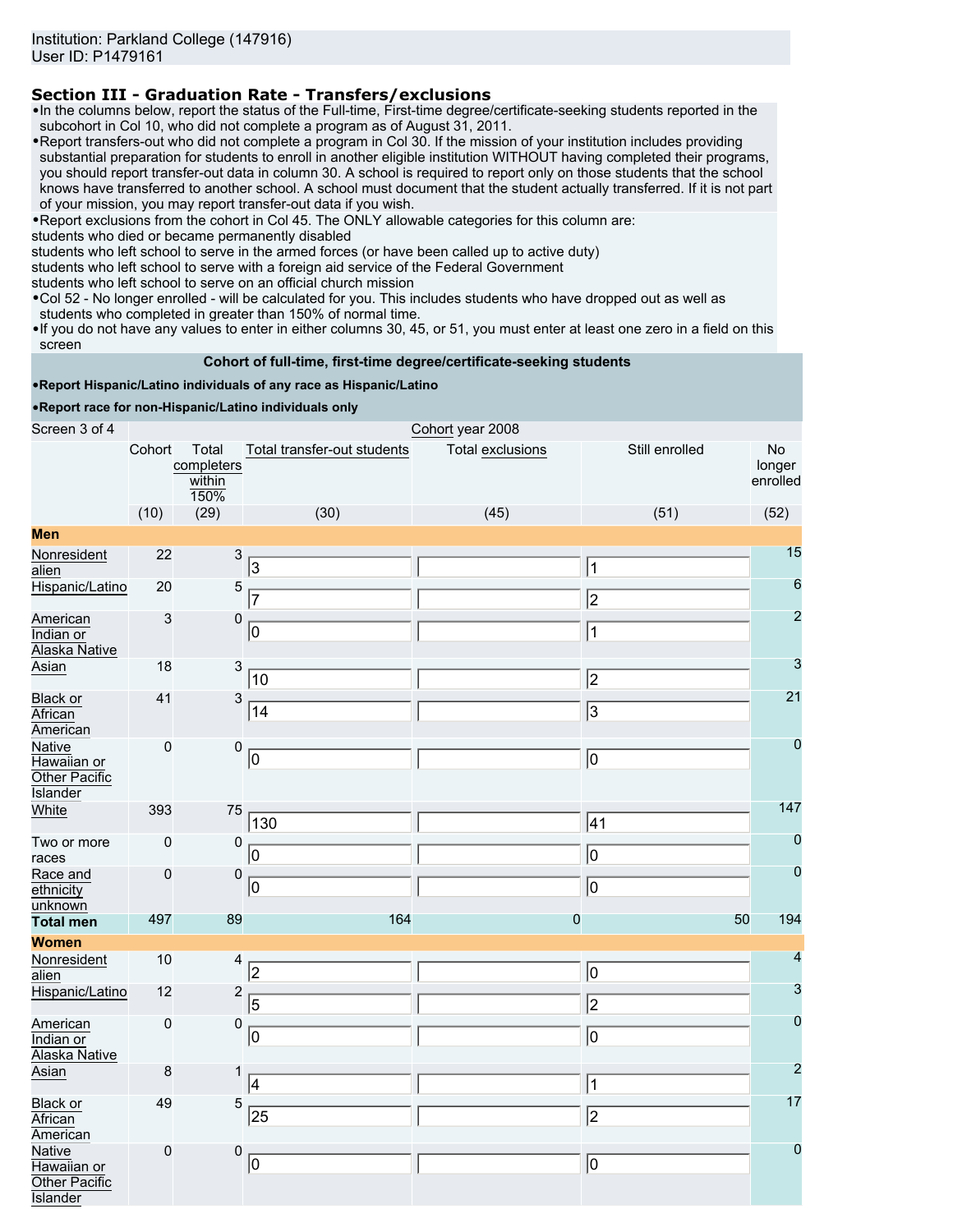| White                                     | 255         | 62  | 80  |   | 37 | 76          |
|-------------------------------------------|-------------|-----|-----|---|----|-------------|
| Two or more<br>races                      | $\mathbf 0$ | 0   |     |   | 10 | $\mathbf 0$ |
| Race and<br>ethnicity<br>unknown          | 0           | 0   | 10  |   | 10 | $\mathbf 0$ |
| <b>Total women</b>                        | 334         | 74  | 116 | 0 | 42 | 102         |
| Total men +<br>women                      | 831         | 163 | 280 | 0 | 92 | 296         |
| Total in prior<br>year (men and<br>women) | 869         |     | 281 |   |    |             |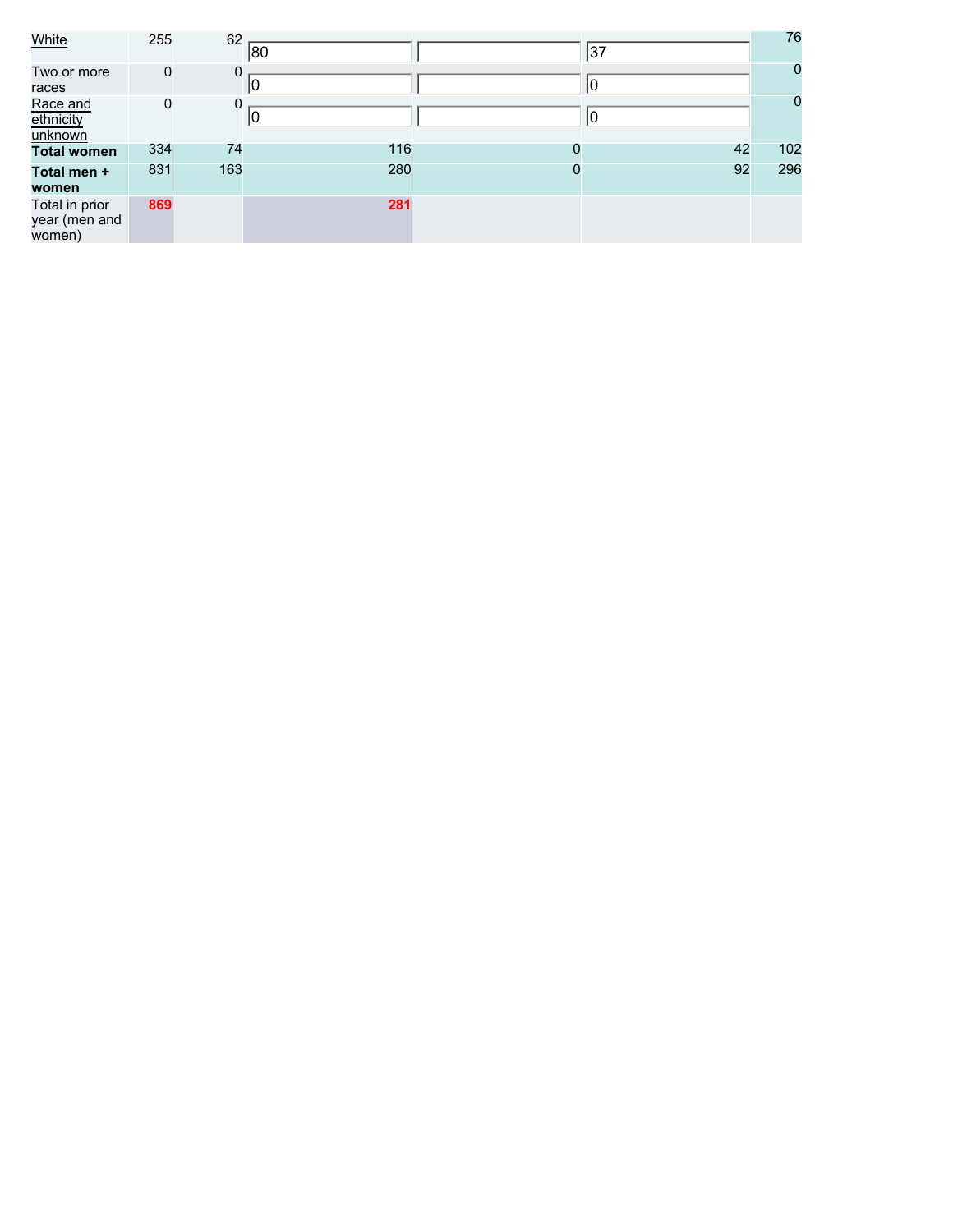# **Section III - Graduation Rate - Completers within 100%**

- •In the columns below, report the status of the Full-time, First-time degree/certificate-seeking students reported in the cohort in Col 10.
- •Those who completed their program within 100% of normal time should be reported in either Col 55 or 56, depending on the length of the program.
- •These data are being requested so that they may be preloaded into next year's Graduation Rate 200% survey form. **Cohort of Full-time, first-time degree/certificate-seeking students**

| Screen 4 of 4     | Cohort year 2008 |  |                                                                                                                   |                                        |      |  |  |
|-------------------|------------------|--|-------------------------------------------------------------------------------------------------------------------|----------------------------------------|------|--|--|
|                   |                  |  | Revised cohort Exclusions Cohort students who completed their program within<br>100% of normal time to completion | <b>Total completers</b><br>within 100% |      |  |  |
|                   |                  |  | Completers of programs of Completers of programs of<br>$<$ 2- $Vrs$                                               | $2 < 4 - vrs$                          |      |  |  |
|                   |                  |  | (55)                                                                                                              | (56)                                   | (57) |  |  |
| Total men + women | 831              |  | 10                                                                                                                | 164                                    | 74   |  |  |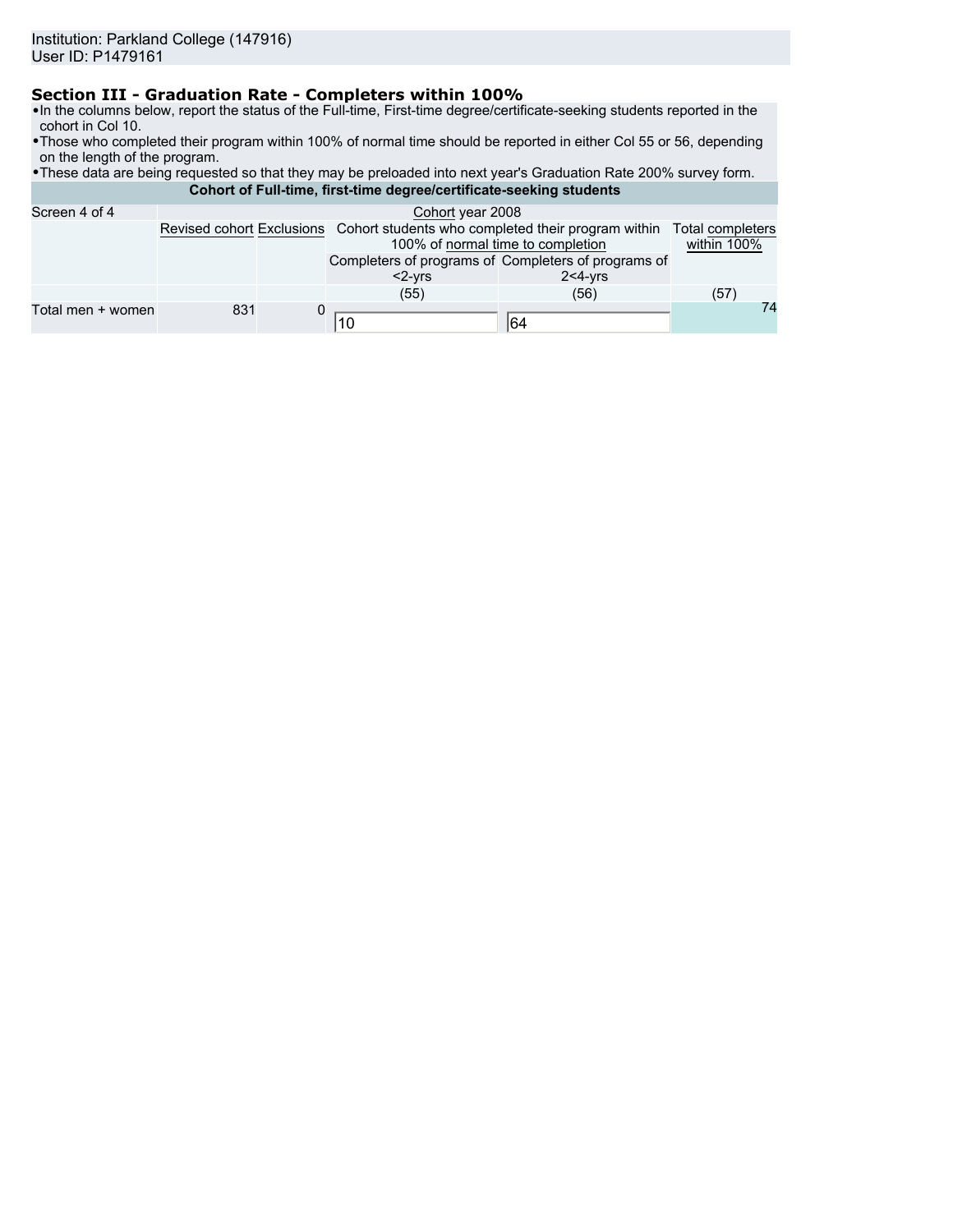| Calculation of graduation and transfer-out rates |
|--------------------------------------------------|
|--------------------------------------------------|

| Screen 1 of 1                                         | Cohort year 2008  |                     |                                        |                                                    |                    |                      |  |  |
|-------------------------------------------------------|-------------------|---------------------|----------------------------------------|----------------------------------------------------|--------------------|----------------------|--|--|
|                                                       | Revised<br>cohort | Total<br>exclusions | <b>Total completers</b><br>within 150% | Total transfer-out<br>students<br>(non-completers) | Graduation<br>rate | Transfer-out<br>rate |  |  |
| Overall Rates, will be displayed on College Navigator |                   |                     |                                        |                                                    | 20                 | 34                   |  |  |
| <b>Men</b>                                            |                   |                     |                                        |                                                    |                    |                      |  |  |
| Nonresident alien                                     | 22                | 0                   | $\overline{3}$                         | 3                                                  | 14                 | 14                   |  |  |
| Hispanic/Latino                                       | 20                | 0                   | 5                                      | 7                                                  | 25                 | 35                   |  |  |
| American Indian or Alaska<br>Native                   | 3                 | 0                   | 0                                      | $\Omega$                                           | 0                  | $\Omega$             |  |  |
| Asian                                                 | 18                | 0                   | 3                                      | 10                                                 | 17                 | 56                   |  |  |
| <b>Black or African American</b>                      | 41                | 0                   | 3                                      | 14                                                 | 7                  | 34                   |  |  |
| Native Hawaiian or Other<br>Pacific Islander          | 0                 | 0                   | $\Omega$                               | 0                                                  |                    |                      |  |  |
| White                                                 | 393               | 0                   | 75                                     | 130                                                | 19                 | 33                   |  |  |
| Two or more races                                     | 0                 | 0                   | 0                                      | 0                                                  |                    |                      |  |  |
| Race and ethnicity<br>unknown                         | 0                 | 0                   | 0                                      | 0                                                  |                    |                      |  |  |
| <b>Total men</b>                                      | 497               | $\mathbf 0$         | 89                                     | 164                                                | 18                 | 33                   |  |  |
| Women                                                 |                   |                     |                                        |                                                    |                    |                      |  |  |
| Nonresident alien                                     | 10                | 0                   | 4                                      | $\overline{2}$                                     | 40                 | 20                   |  |  |
| Hispanic/Latino                                       | 12                | 0                   | $\overline{2}$                         | 5                                                  | 17                 | 42                   |  |  |
| American Indian or Alaska<br>Native                   | 0                 | 0                   | 0                                      | 0                                                  |                    |                      |  |  |
| Asian                                                 | 8                 | 0                   | 1                                      | 4                                                  | 13                 | 50                   |  |  |
| <b>Black or African American</b>                      | 49                | $\mathbf 0$         | 5                                      | 25                                                 | 10                 | 51                   |  |  |
| Native Hawaiian or Other<br>Pacific Islander          | 0                 | 0                   | 0                                      | 0                                                  |                    |                      |  |  |
| White                                                 | 255               | 0                   | 62                                     | 80                                                 | 24                 | 31                   |  |  |
| Two or more races                                     | 0                 | $\mathbf 0$         | $\mathbf 0$                            | 0                                                  |                    |                      |  |  |
| Race and ethnicity<br>unknown                         | 0                 | 0                   | $\mathbf{0}$                           | $\Omega$                                           |                    |                      |  |  |
| <b>Total women</b>                                    | 334               | $\mathbf 0$         | 74                                     | 116                                                | 22                 | 35                   |  |  |
| <b>Total (men and women)</b>                          |                   |                     |                                        |                                                    |                    |                      |  |  |
| Nonresident alien                                     | 32                | 0                   | 7                                      | 5                                                  | 22                 | 16                   |  |  |
| Hispanic/Latino                                       | 32                | 0                   | 7                                      | 12                                                 | 22                 | 38                   |  |  |
| American Indian or Alaska<br><b>Native</b>            | 3                 | 0                   | 0                                      | 0                                                  | 0                  | 0                    |  |  |
| Asian                                                 | 26                | 0                   | 4                                      | 14                                                 | 15                 | 54                   |  |  |
| Black or African American                             | 90                | 0                   | 8                                      | 39                                                 | 9                  | 43                   |  |  |
| Native Hawaiian or Other<br>Pacific Islander          | 0                 | 0                   | 0                                      | 0                                                  |                    |                      |  |  |
| White                                                 | 648               | 0                   | 137                                    | 210                                                | 21                 | 32                   |  |  |
| Two or more races                                     | 0                 | 0                   | 0                                      | $\Omega$                                           |                    |                      |  |  |
| Race and ethnicity<br>unknown                         | 0                 | $\mathbf 0$         | 0                                      | 0                                                  |                    |                      |  |  |
| <b>Total</b>                                          | 831               | 0                   | 163                                    | 280                                                | 20                 | 34                   |  |  |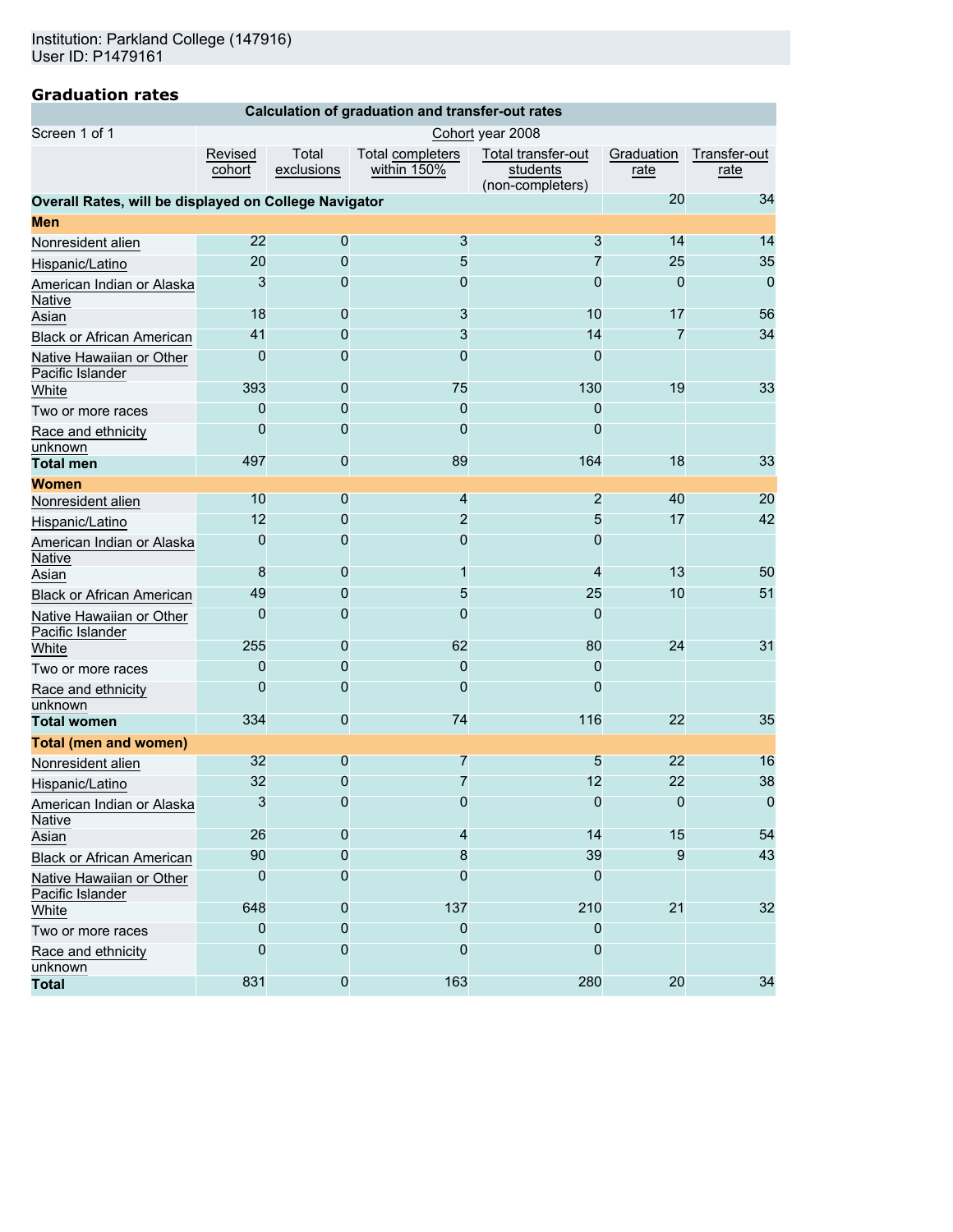Institution: Parkland College (147916) User ID: P1479161

| Calculation of 4-year average rates: cohort adjustment |      |      |      |      |              |  |  |  |
|--------------------------------------------------------|------|------|------|------|--------------|--|--|--|
| Screen 1 of 3                                          | 2005 | 2006 | 2007 | 2008 | 4-year Total |  |  |  |
| Men                                                    |      |      |      |      |              |  |  |  |
| Revised cohort (III, 10)                               | 511  | 447  | 503  | 497  | 1,958        |  |  |  |
| Total exclusions (III,45)                              |      |      |      | 0    | 0            |  |  |  |
| Adjusted cohort                                        | 511  | 447  | 503  | 497  | 1,958        |  |  |  |
| <b>Women</b>                                           |      |      |      |      |              |  |  |  |
| Revised cohort (III, 10)                               | 381  | 286  | 366  | 334  | 1,367        |  |  |  |
| Total exclusions (III,45)                              |      |      |      | 0    | 0            |  |  |  |
| Adjusted cohort                                        | 381  | 286  | 366  | 334  | 1,367        |  |  |  |
| <b>Total (men and women)</b>                           |      |      |      |      |              |  |  |  |
| Revised cohort (III, 10)                               | 892  | 733  | 869  | 831  | 3,325        |  |  |  |
| Total exclusions (III,45)                              |      |      |      | 0    | 0            |  |  |  |
| Adjusted cohort                                        | 892  | 733  | 869  | 831  | 3,325        |  |  |  |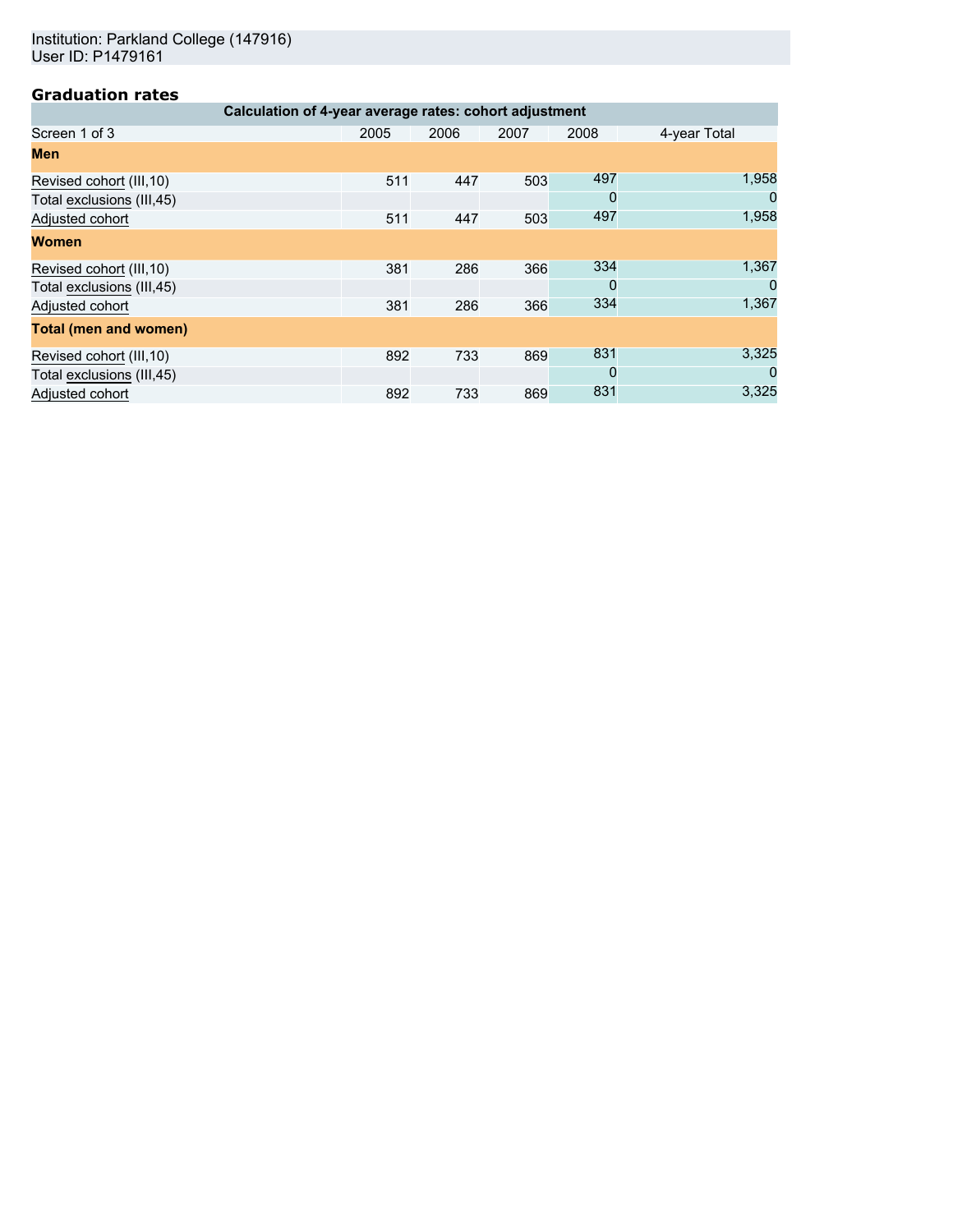| Calculation of 4-year average rates: completers within 150% of normal time |                |      |      |      |              |  |  |  |
|----------------------------------------------------------------------------|----------------|------|------|------|--------------|--|--|--|
| Screen 2 of 3                                                              | 2005           | 2006 | 2007 | 2008 | 4-year Total |  |  |  |
| Men                                                                        |                |      |      |      |              |  |  |  |
| <2-yr completers (III, 11)                                                 | $\overline{2}$ |      | 18   | 13   | 40           |  |  |  |
| 2<4-yr completers (III,12)                                                 | 103            | 92   | 103  | 76   | 374          |  |  |  |
| Total completers within 150%                                               | 105            | 99   | 121  | 89   | 414          |  |  |  |
| <b>Women</b>                                                               |                |      |      |      |              |  |  |  |
| <2-yr completers (III, 11)                                                 | 3              | 2    | 2    | 8    | 15           |  |  |  |
| 2<4-yr completers (III,12)                                                 | 101            | 90   | 76   | 66   | 333          |  |  |  |
| Total completers within 150%                                               | 104            | 92   | 78   | 74   | 348          |  |  |  |
| Total (men and women)                                                      |                |      |      |      |              |  |  |  |
| <2-yr completers (III, 11)                                                 | 5              | 9    | 20   | 21   | 55           |  |  |  |
| 2<4-yr completers (III,12)                                                 | 204            | 182  | 179  | 142  | 707          |  |  |  |
| Total completers within 150%                                               | 209            | 191  | 199  | 163  | 762          |  |  |  |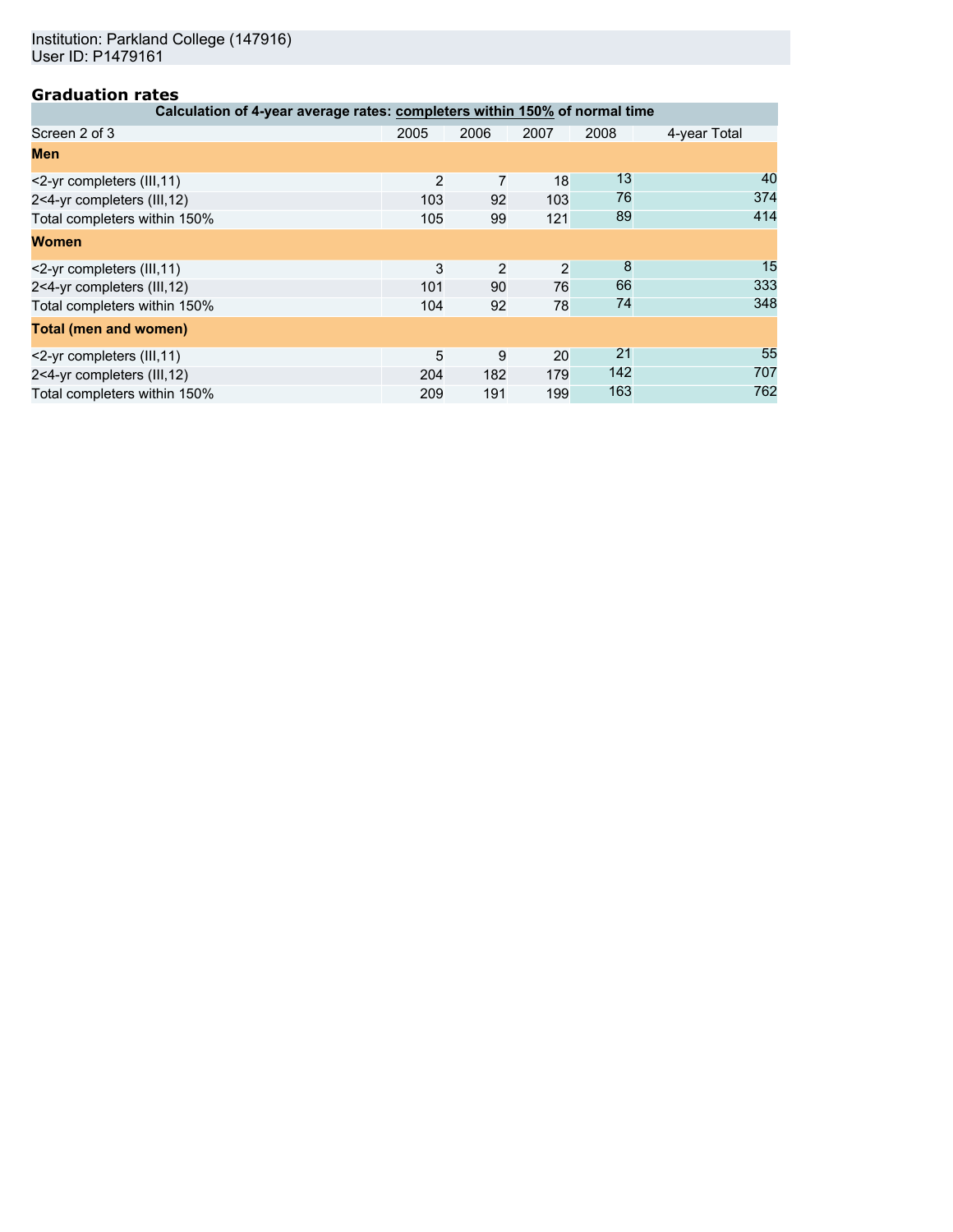| Calculation of 4-year average rates: transfer-out students and rate calculations |      |      |      |      |              |  |  |
|----------------------------------------------------------------------------------|------|------|------|------|--------------|--|--|
| Screen 3 of 3                                                                    | 2005 | 2006 | 2007 | 2008 | 4-year Total |  |  |
| <b>Men</b>                                                                       |      |      |      |      |              |  |  |
| Total transfer-out students (III, 30)                                            | 184  | 151  | 160  | 164  | 659          |  |  |
| <b>Women</b>                                                                     |      |      |      |      |              |  |  |
| Total transfer-out students (III, 30)                                            | 119  | 69   | 121  | 116  | 425          |  |  |
| <b>Total (men and women)</b>                                                     |      |      |      |      |              |  |  |
| Total transfer-out students                                                      | 303  | 220  | 281  | 280  | 1,084        |  |  |
|                                                                                  |      |      |      |      | 23           |  |  |
| 4-year average Student-Right-to-Know Completion or Graduation Rate Calculation   |      |      |      |      |              |  |  |
| (Total Completers within 150% / Adjusted Cohort)                                 |      |      |      |      | 33           |  |  |
| 4-year average Student-Right-to-Know Transfer-out Rate Calculation               |      |      |      |      |              |  |  |
| (Total Transfer-out Students / Adjusted Cohort)                                  |      |      |      |      |              |  |  |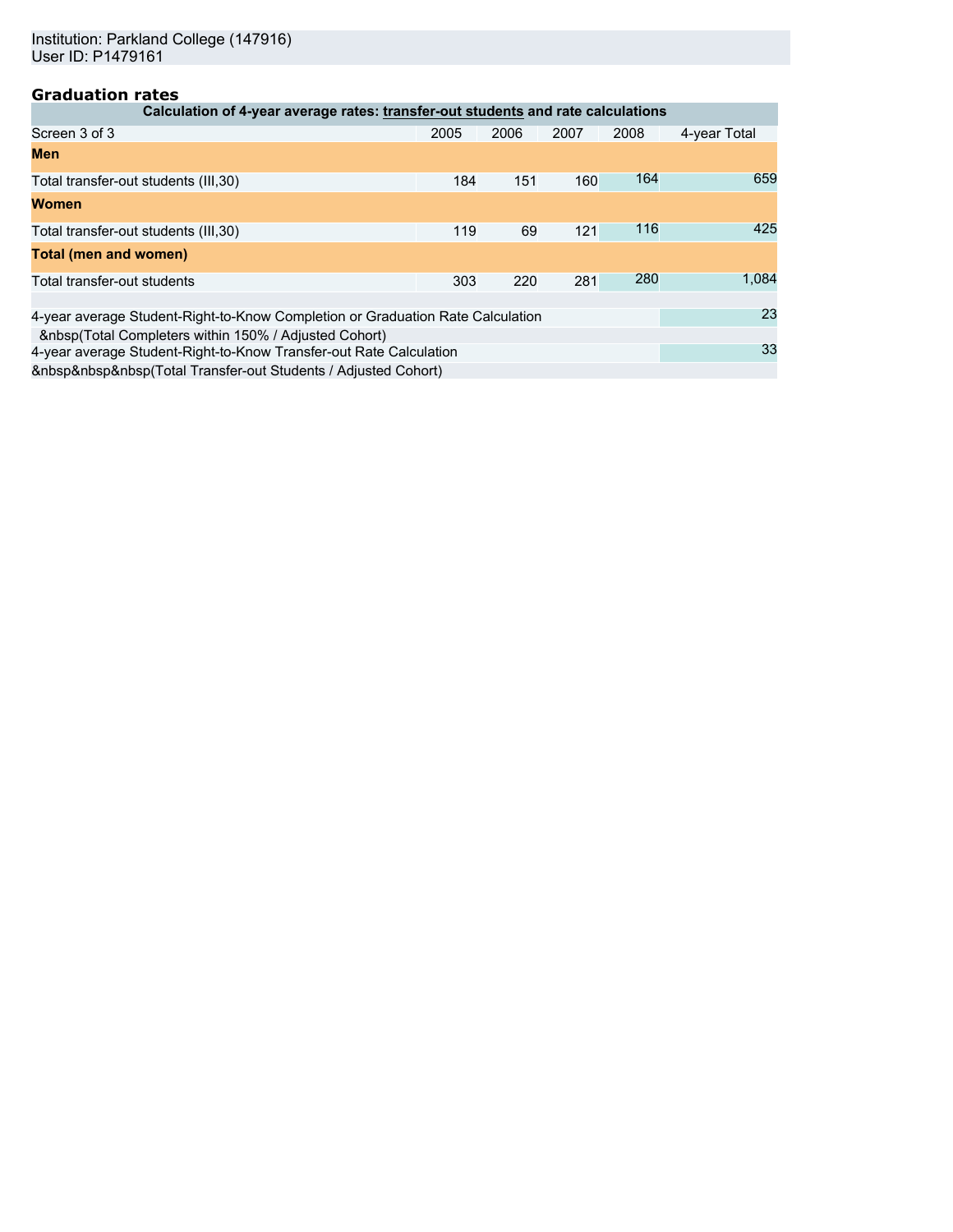## **Summary**

# **2011 IPEDS Graduation Rate Component Data Summary**

IPEDS collects important information regarding your institution. All data reported in IPEDS survey components become available in the IPEDS Data Center and appear as aggregated data in various Department of Education reports. Additionally, some of the reported data appears specifically for your institution through the College Navigator website and is included in your institution's Data Feedback Report (DFR). The purpose of this summary is to provide you an opportunity to view some of the data that, when accepted through the IPEDS quality control process, will appear on the College Navigator website and/or your DFR. College Navigator is updated approximately three months after the data collection period closes and Data Feedback Reports will be available through the ExPT and sent to your institution's CEO in November 2012.

Please review your data for accuracy. If you have questions about the data displayed below after reviewing the data reported on the survey screens, please contact the IPEDS Help Desk at: 1-877-225-2568 or ipedshelp@rti.org.

| <b>Overall Graduation Rate</b>                           |     |
|----------------------------------------------------------|-----|
| Graduation Rate                                          | 20% |
| Total number of students in the Adjusted Cohort          | 831 |
| Total number of completers within 150% of normal<br>time | 163 |

| <b>Overall Transfer-out Rate</b>                            |     |
|-------------------------------------------------------------|-----|
| Transfer-out Rate                                           | 34% |
| Total number of students in the Adjusted Cohort             | 831 |
| Total number of transfers-out within 150% of<br>normal time | 280 |